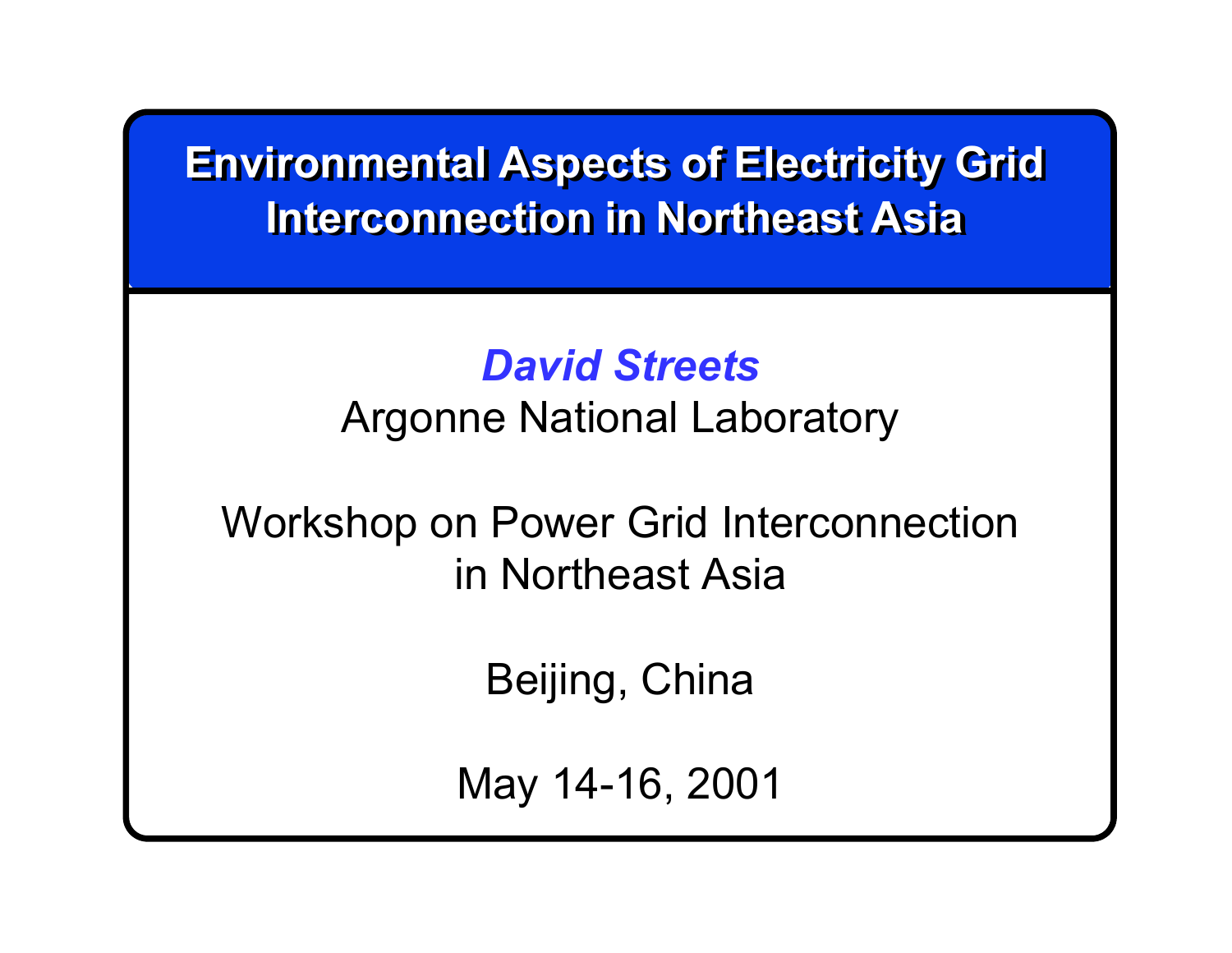

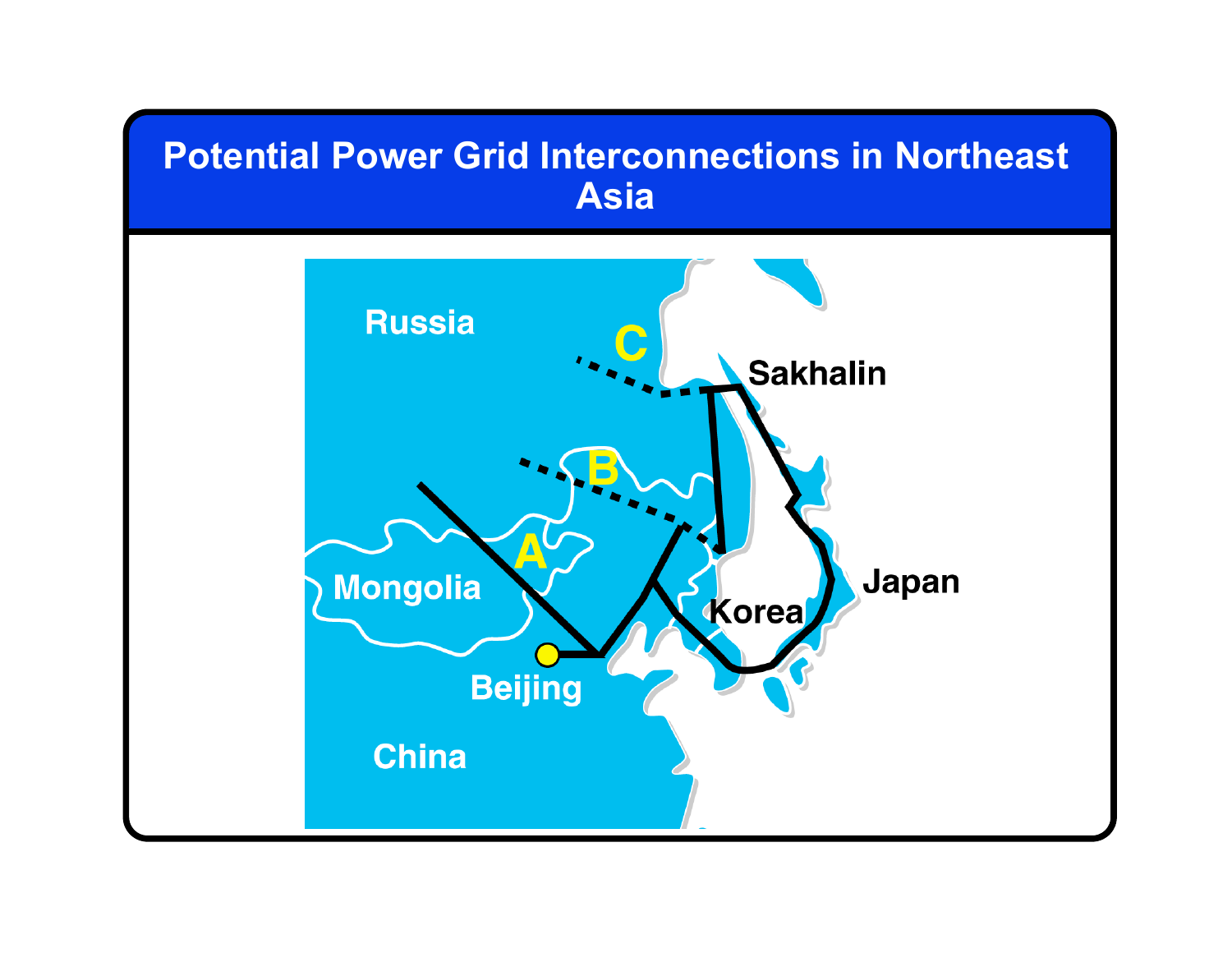| <b>Developments in Power Sector Energy Use (PJ)</b> |                  |                  |                  |                  |                  |                  |  |
|-----------------------------------------------------|------------------|------------------|------------------|------------------|------------------|------------------|--|
|                                                     | <b>Year 2000</b> |                  |                  | <b>Year 2020</b> |                  |                  |  |
|                                                     | <u>coal</u>      | <u>oil</u>       | <u>gas</u>       | <u>coal</u>      | <u>oil</u>       | <u>gas</u>       |  |
| <b>NE Plains/PRC</b>                                | 1505             | 189              | 18               | 2347             | 110              | 140              |  |
| <b>DPRK</b>                                         | 199              | $\boldsymbol{0}$ | $\boldsymbol{0}$ | 480              | $\boldsymbol{0}$ | $\boldsymbol{0}$ |  |
| <b>ROK</b>                                          | 752              | 362              | 230              | 1237             | 339              | 730              |  |
| Japan                                               | 1784             | 1703             | 1757             | 3161             | 1271             | 1281             |  |
|                                                     |                  |                  |                  |                  |                  |                  |  |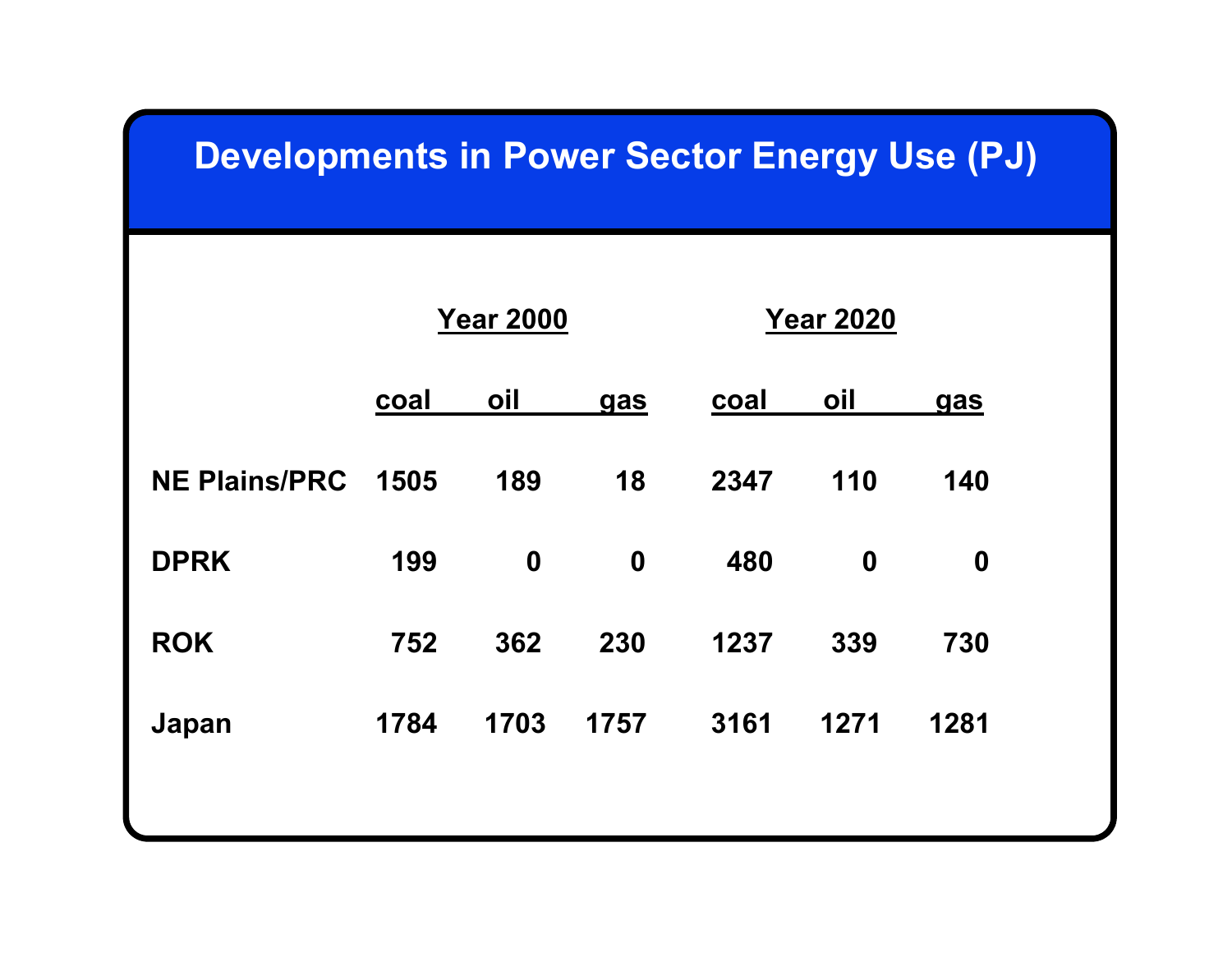#### **Environmental Benefits of Increased Grid Interconnection**

- ●**Reduced emissions of local air pollutants**
- ● **Reduced human exposure to a mbient pollution, due to the separ ation of source and end-use**
- **Potential reductions in long-range pollutant transport and regional problems like acid rain, ozone, etc.**
- **Potential reductions in greenhouse-gas emissions**
- **Reduced coal mining and coal transportation**
- ●**Opportunity to displace biofuel combustion in rural areas**
- ● **Opportunity to enhance the use of renewable energy, such as hydroelectricity**
- ●**Encouragement of harmonized environmental regulations**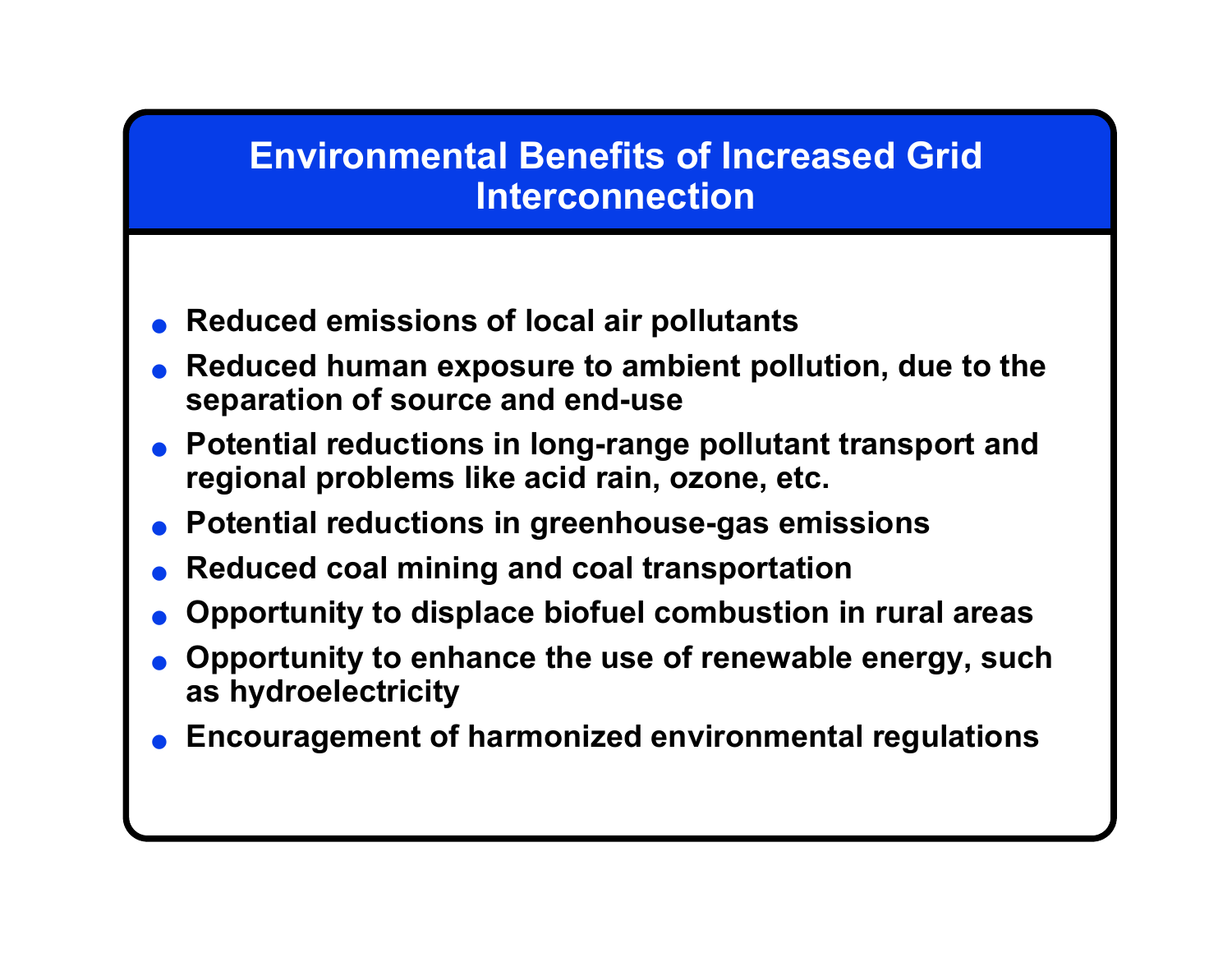## **Potential Environmental Dis-benefits**

- **Increased combustion emissions at point of electricity generation**
- **Increased methane emissions from natural gas extraction, processing, and distribution**
- **Possible marine ecosystem damage from offshore gas extraction and undersea cables**
- **Possible human health and ecosystem effects from transmission lines**
- **Environmental effects of alternative energy sources (nuclear, hydro, wind…)**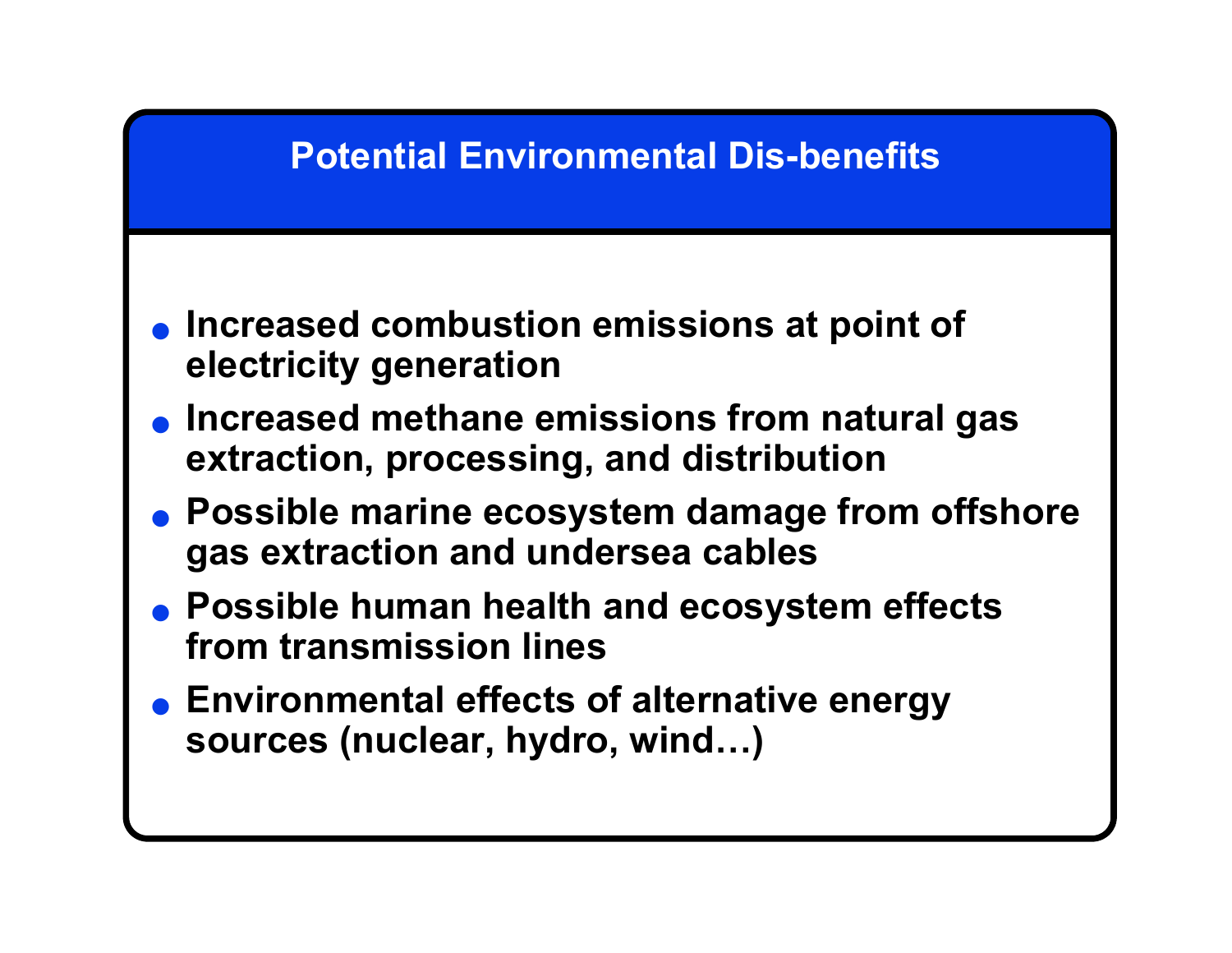#### **There Has Been a Remarkable Change in Air Pollution Emissions in China Since 1995, Due to:**

- ●**The economic downturn in 1997-98 in East and Southeast Asia**
- ●**Reform of industry and power, leading to a reduction in coal use**
- ● **Structural shift away from heavy industry towards high-tech industries and services**
- ●**Improvements in energy efficiency and fuel quality**
- ● **Closing of m any small, inefficient, high-sulfur coal mines, reducing the over-supply of coal**
- ●**Slowdown in electricity demand, due to higher electricity prices**
- **Opening up of power and industrial markets**
- ● **Residential fuel switching from coal to electricity and gas in (large) cities**

**Question:** *Are recent energy-use reductions overstated??*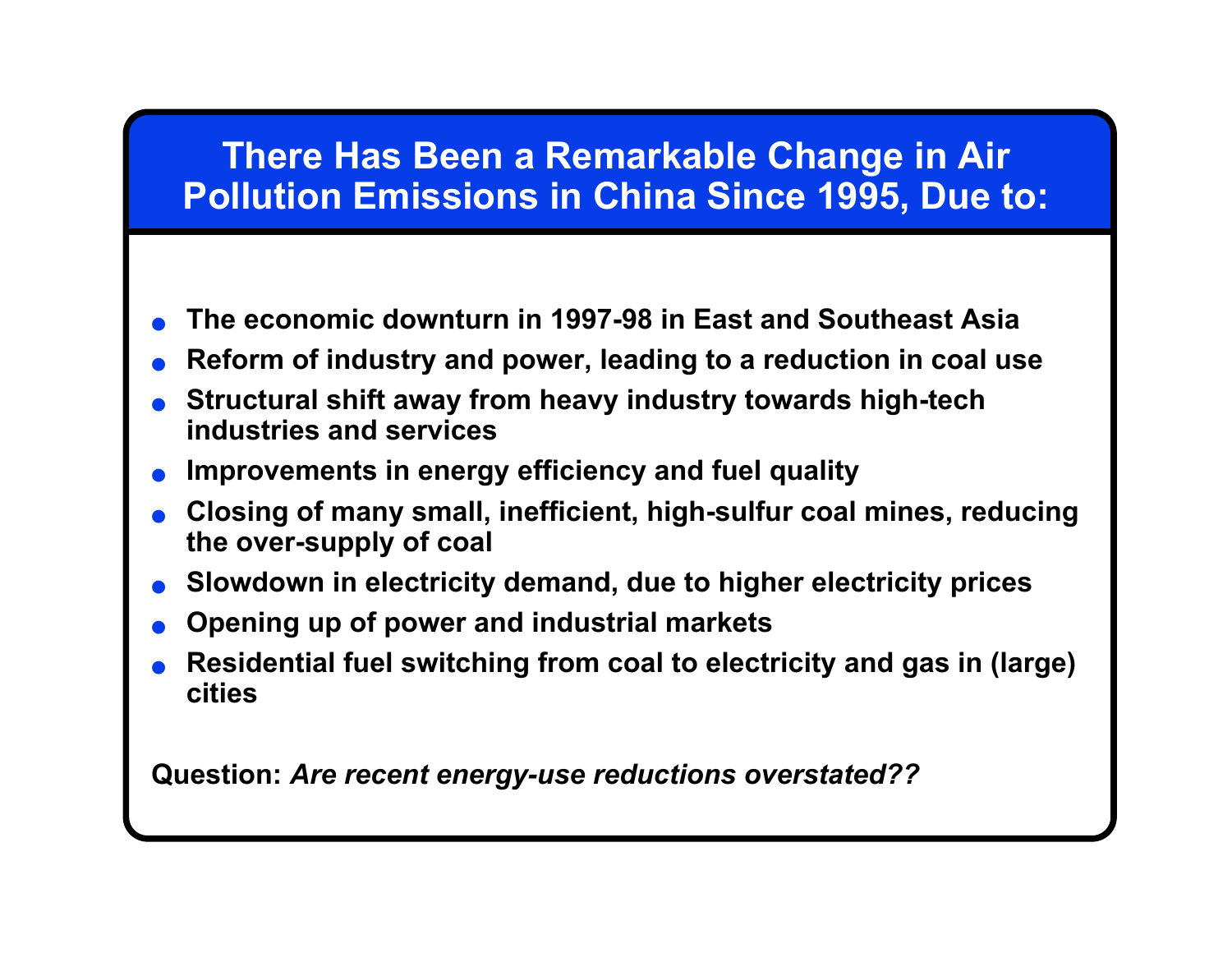#### **Recent SO2 Emission Trends in China**

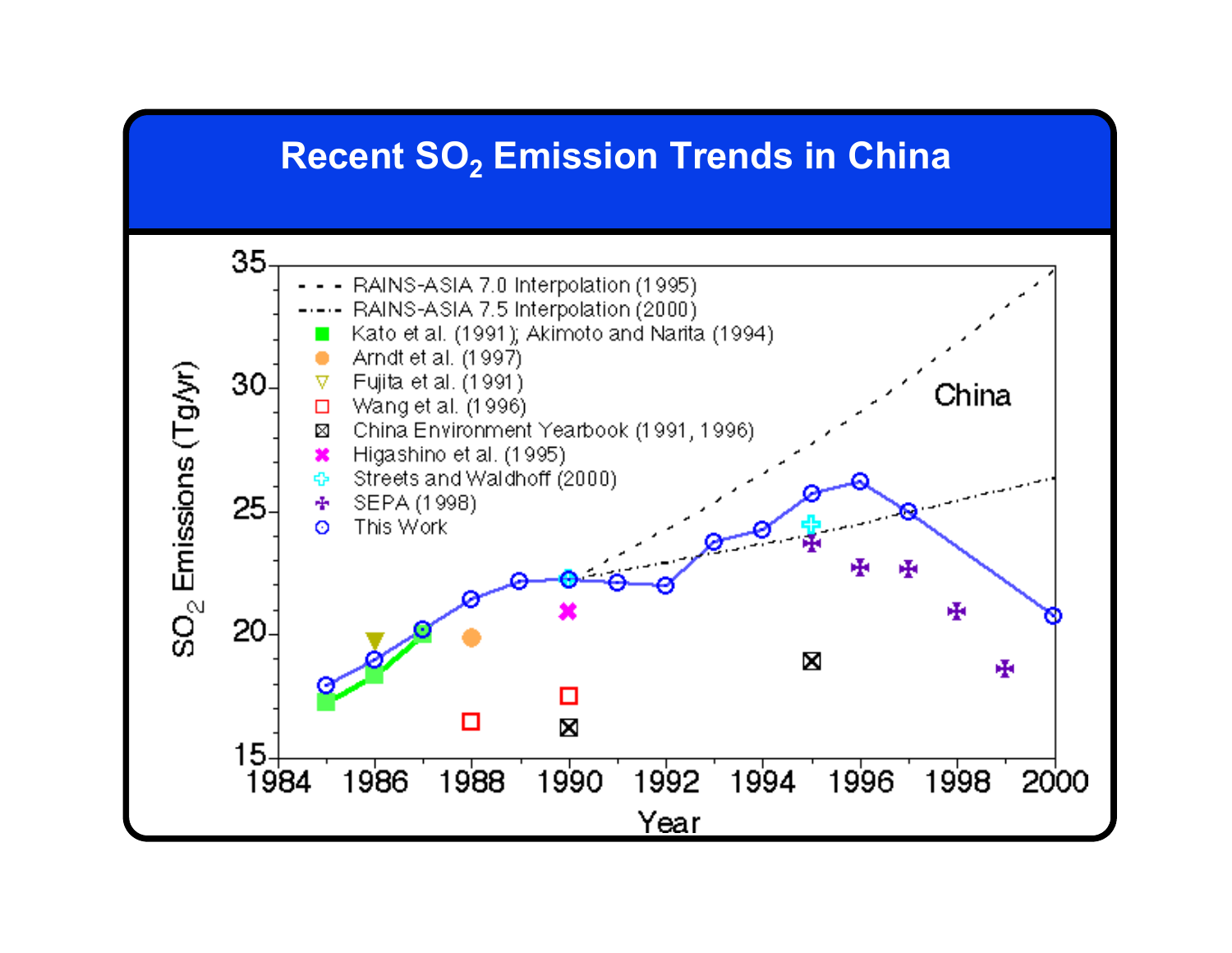#### **Future SO2 Emissions in Asia**

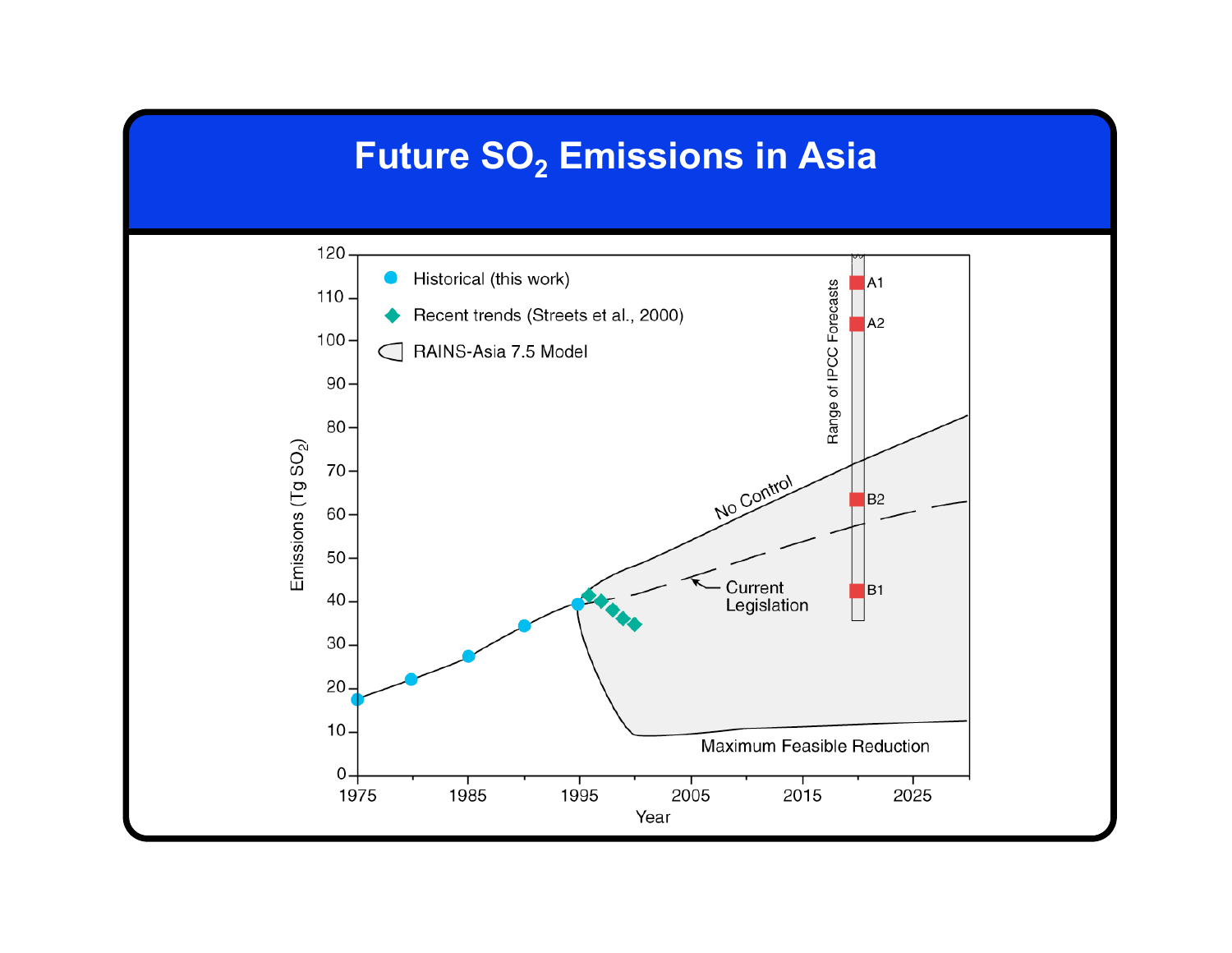## **Recent NOx Emissions Trends**

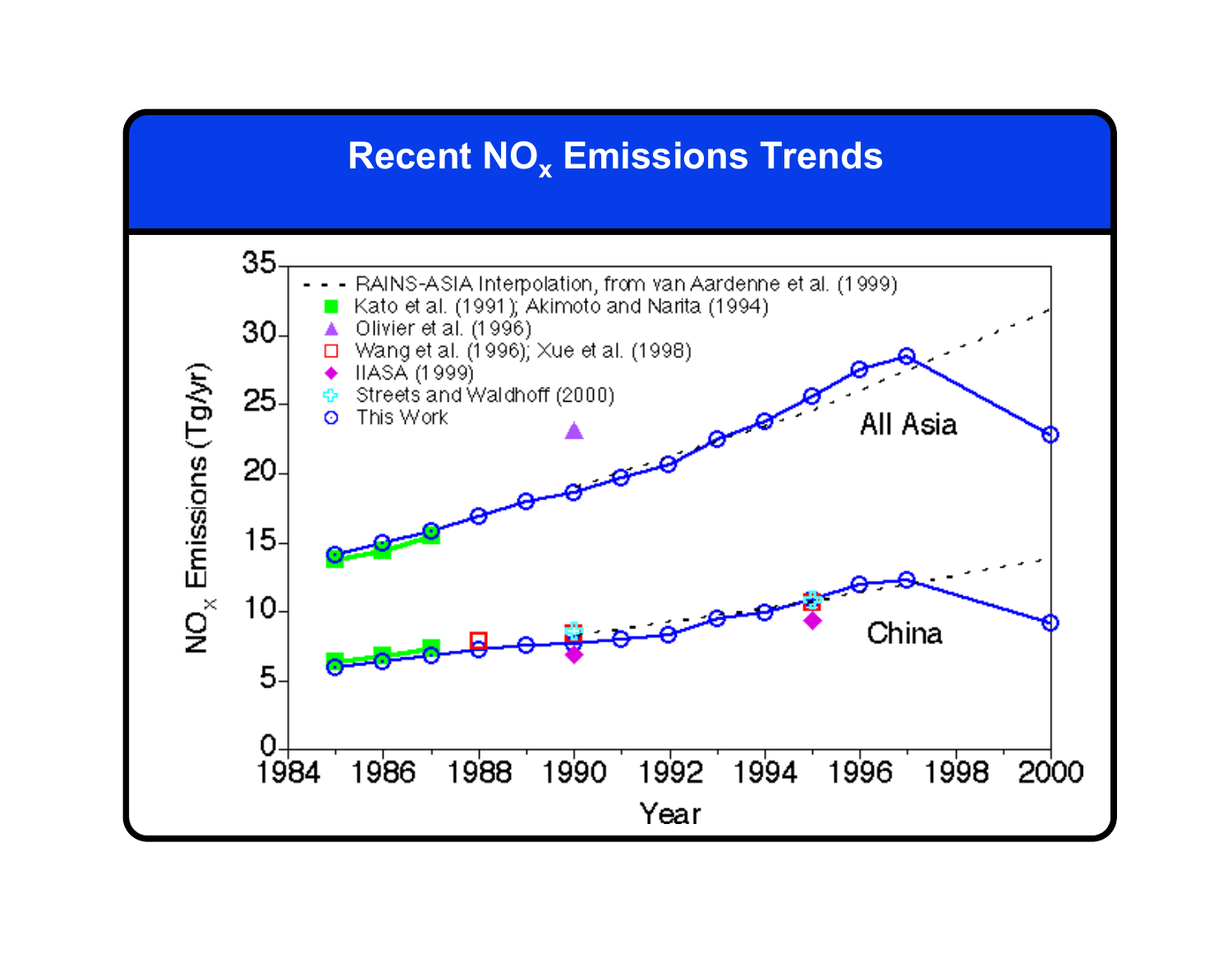| <b>Electricity Generation in Northern China in 1999</b><br>(TWh) |                     |                                                                                                       |  |  |  |
|------------------------------------------------------------------|---------------------|-------------------------------------------------------------------------------------------------------|--|--|--|
|                                                                  |                     |                                                                                                       |  |  |  |
| 14.3                                                             | <b>Tianjin</b>      | 18.1                                                                                                  |  |  |  |
| 38.1                                                             | Liaoning            | 61.0                                                                                                  |  |  |  |
| 30.0                                                             | <b>Heilongjiang</b> | 41.2                                                                                                  |  |  |  |
| 202.7 (16.4%)                                                    |                     |                                                                                                       |  |  |  |
| 1239.3                                                           |                     |                                                                                                       |  |  |  |
|                                                                  |                     |                                                                                                       |  |  |  |
|                                                                  | 15 (by 2005-2010)   |                                                                                                       |  |  |  |
| <b>Irkutsk + Chita</b>                                           |                     |                                                                                                       |  |  |  |
| Irkutsk + Chita + Yakutia                                        |                     |                                                                                                       |  |  |  |
|                                                                  |                     | According to APERC, potential electricity supply from:<br>25-30 (by 2005-2010)<br>40-50 (beyond 2010) |  |  |  |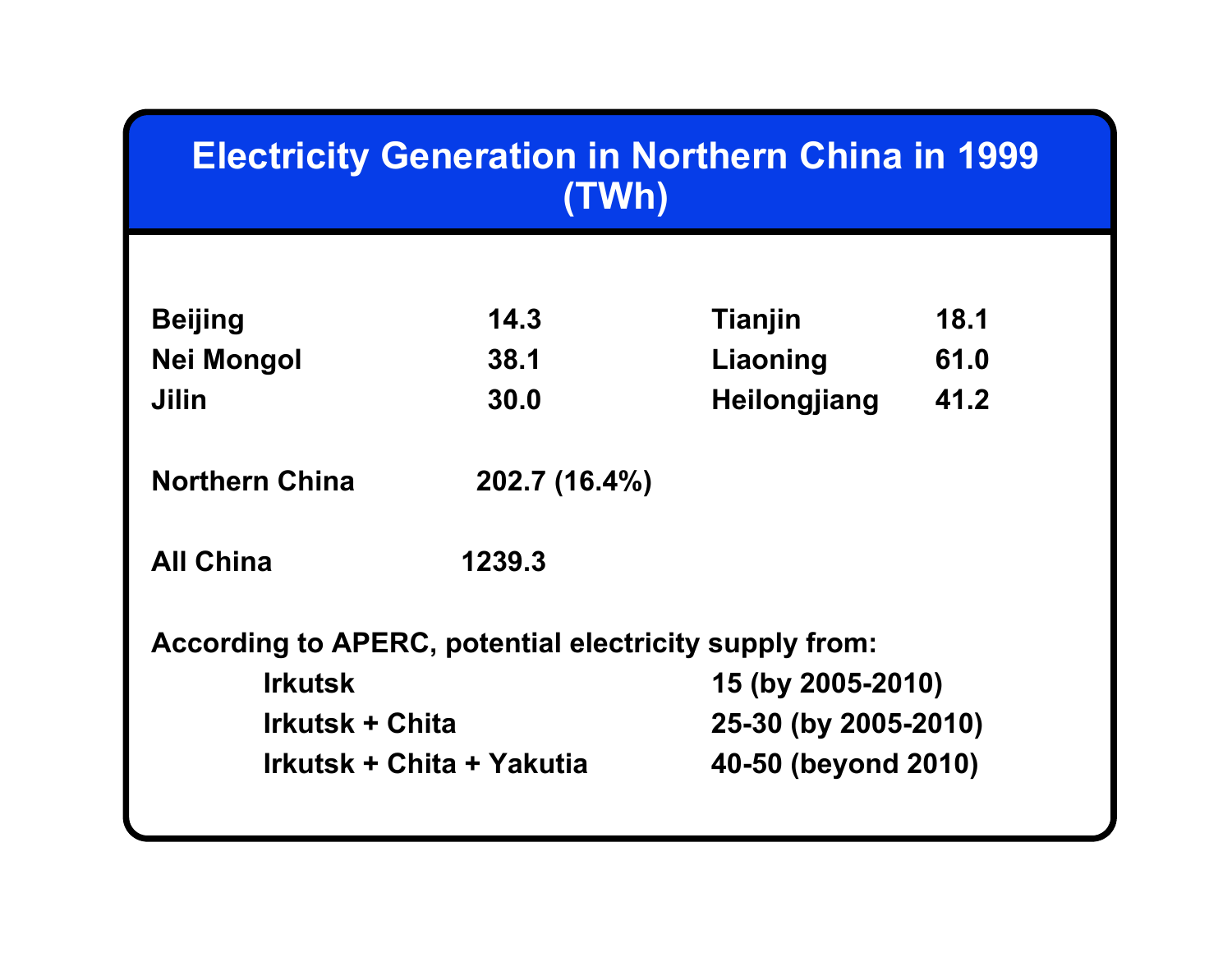#### **Typical Emission Factors (Gg/PJ) from Power Generation**

|           | SO <sub>2</sub> | $SO_2^*$ | NO <sub>x</sub> | CO   | <b>BC**</b>      | CO <sub>2</sub> |
|-----------|-----------------|----------|-----------------|------|------------------|-----------------|
| coal      | 0.61            | 0.06     | 0.30            | 0.02 | 0.00001          | 96              |
| oil       | 0.26            | 0.07     | 0.20            | 0.02 | 0.008            | 77              |
| gas       | 0.01            | 0.01     | 0.15            | 0.03 | $\boldsymbol{0}$ | 56              |
| [coal]    | 0.51            | 0.07     | 0.08            | 3.5  | 0.18             | 96              |
| [biofuel] | 0.06            | 0.06     | 0.05            | 5.1  | 0.07             | 110             |

**\*with controls, such as FGD for coal, low-sulfur oil, briquettes, etc.**

**\*\*black carbon, i.e., sub-micron elemental carbon**

**[…] = residential fuel use**

**\_\_\_\_\_\_\_\_\_\_\_\_\_\_\_\_\_\_**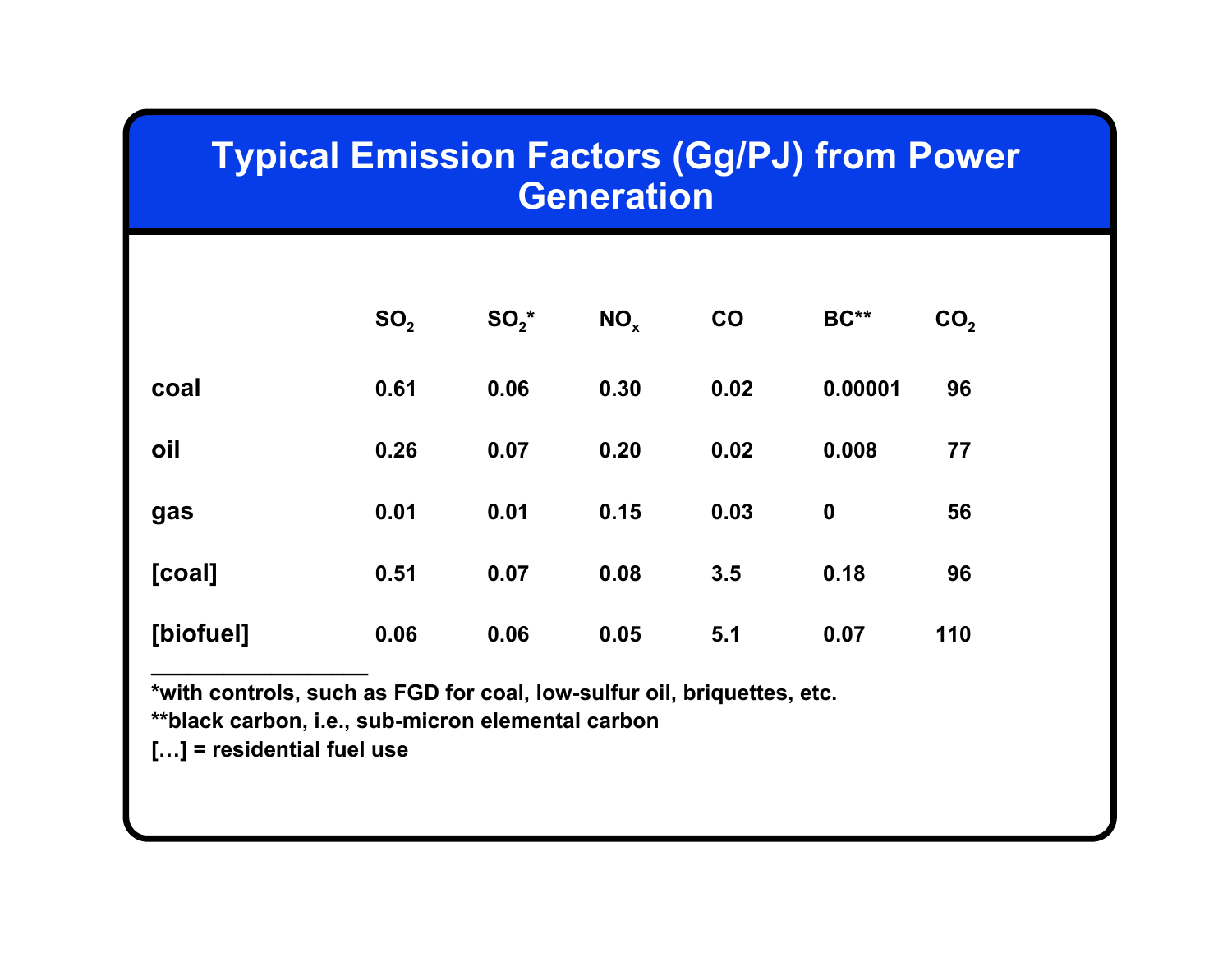## **Local Air Quality Benefits**

- ● **Existing power plants are co-located with urban centers, are largely coal-fired, and typically only have electrostatic precipitators for control of particulate matter (no S control)**
- **They are a major source of SO 2 and PM, and a significant source of**   $\mathsf{NO}_\mathsf{x}$
- ● **Thus, they contribute to the high ambient levels of pollution in northern Chinese cities, which impair human health, largely through inhalable PM (primary particles and sulfate, though ambient SO 2 is a health danger in some cities)**
- **Displacement of existing and/or planned coal-fired power plants with imported electricity would contribute to air-quality improvement and reduction in health damage**
- **In Shanghai, we have estimated benefit/cost ratios of 1-4 for control of SO 2 and PM from the power sector (4-12 for the industrial sector)**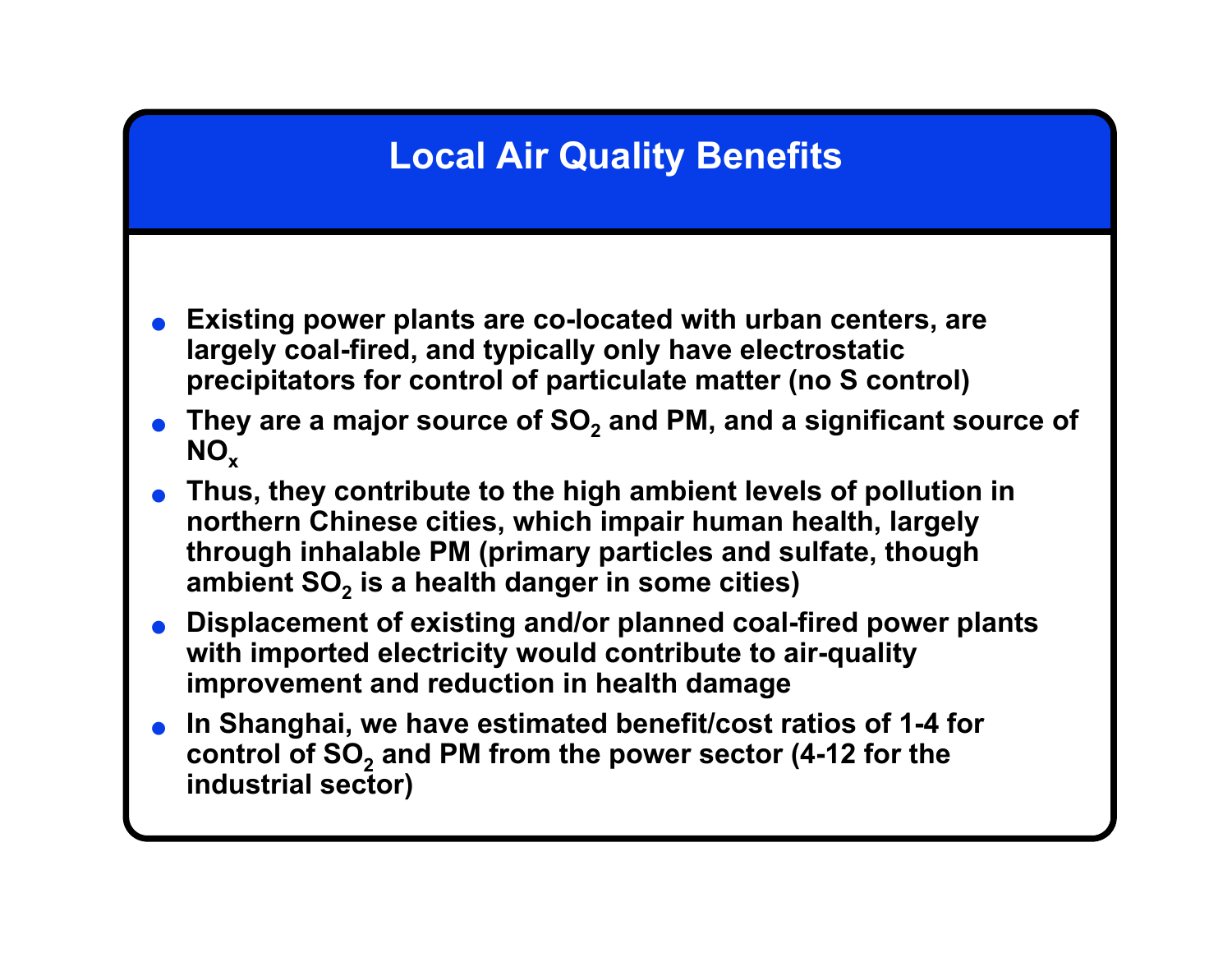#### **Air Quality in Selected Northern Chinese Cities**

#### **Annual Daily Average Concentrations in 1995 (**:**g/m 3)**

|                       | $NO_{x}$ | SO <sub>2</sub> | <b>TSP</b> |  |
|-----------------------|----------|-----------------|------------|--|
| <b>Beijing</b>        | 122      | 90              | 377        |  |
| Changchun             | 64       | 21              | 381        |  |
| <b>Dalian</b>         | 100      | 61              | 185        |  |
| <b>Harbin</b>         | 30       | 23              | 359        |  |
| Lanzhou               | 104      | 102             | 732        |  |
| <b>Shenyang</b>       | 73       | 99              | 374        |  |
| Shijiazhuang          | 61       | 129             | 308        |  |
| <b>Taiyuan</b>        | 55       | 211             | 568        |  |
| <b>Tianjin</b>        | 50       | 82              | 306        |  |
| <b>WHO Guidelines</b> | 150      | 100-150         | 150-230    |  |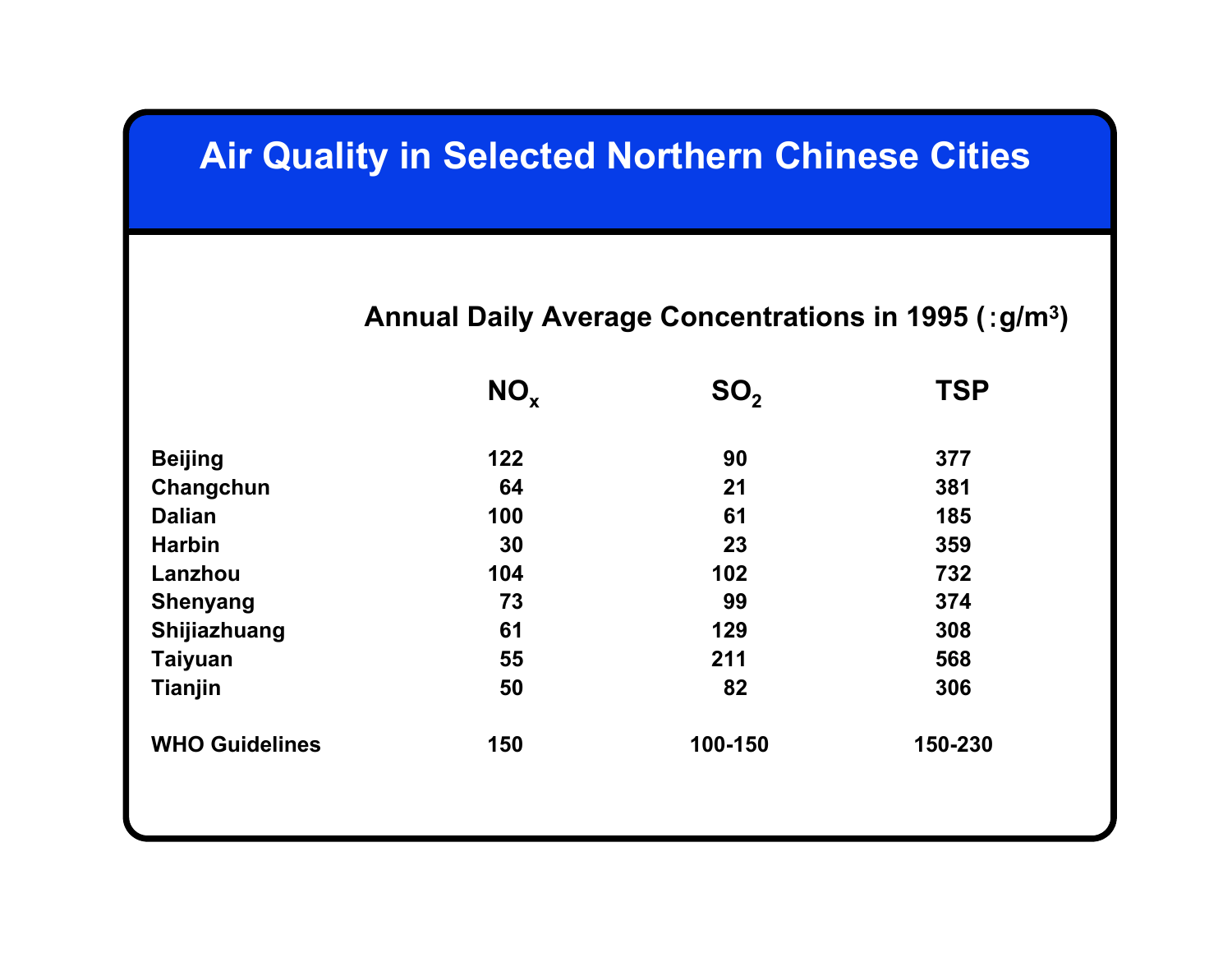#### Change in Mortality due to PM Control in Shanghai

| PowerSector IndustrialSector<br><b>Year 2020</b> |
|--------------------------------------------------|
|                                                  |
| Em ission Reduction (%)                          |
| $S$ O $2$<br>41<br>14                            |
| 13<br>6<br><b>NOX</b>                            |
| 9<br><b>TSP</b><br>$\overline{3}$                |
| 12<br>$\overline{\mathbf{4}}$<br>$PM_{10}$       |
| 13<br>$\overline{\mathbf{4}}$<br>$PM_{2.5}$      |
| Benefits (\$ m illions)                          |
| 257<br>M ortality<br>188                         |
| M orbidity<br>148<br>108                         |
|                                                  |
| 395<br>94<br>$C$ osts $(\frac{1}{2}$ m illions)  |
|                                                  |
| Health Benefits/Costs<br>1.03<br>3.15            |
| Ratio                                            |
|                                                  |
|                                                  |
|                                                  |
|                                                  |
|                                                  |
|                                                  |
|                                                  |
|                                                  |
|                                                  |
|                                                  |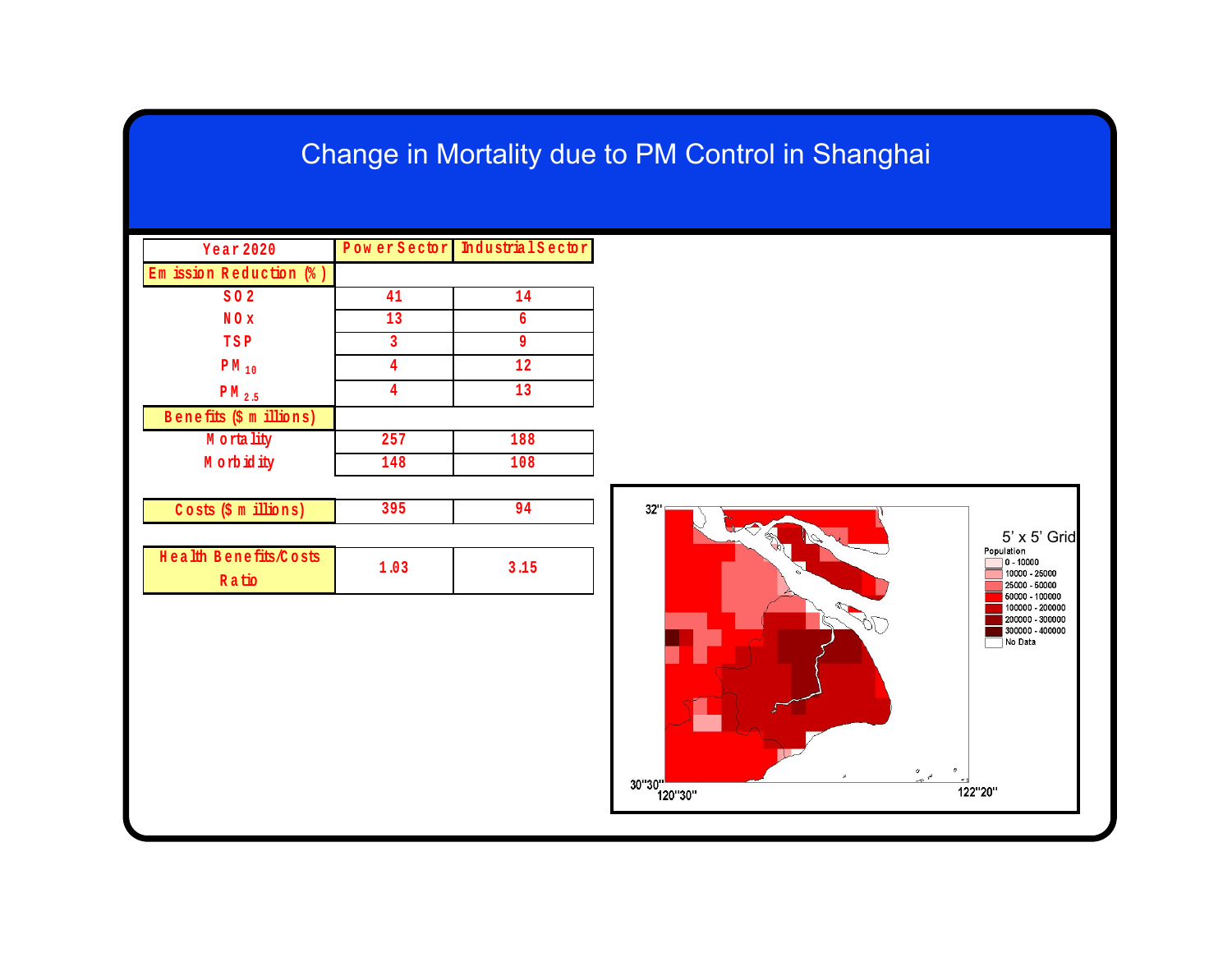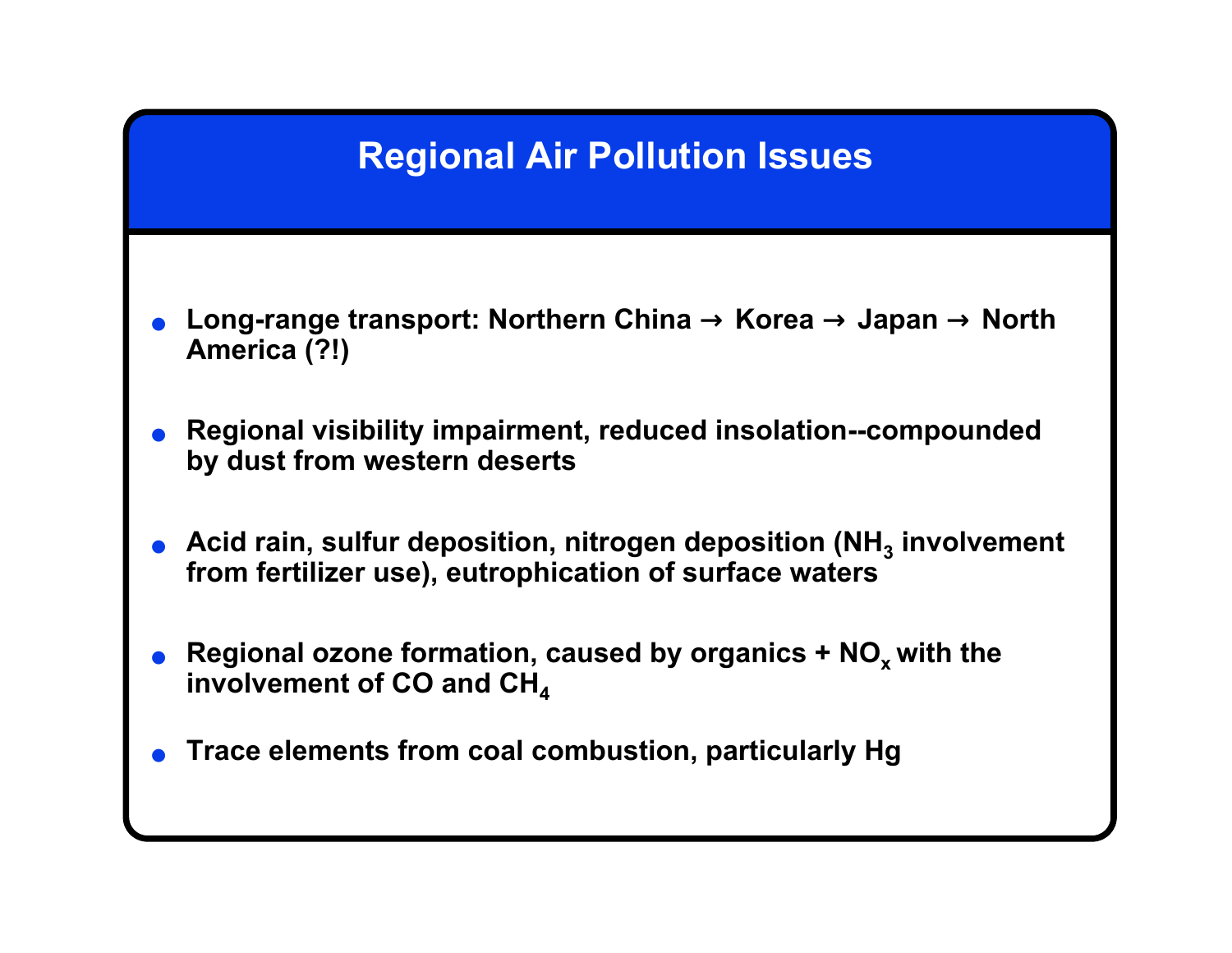#### **Without Additional Control Measures, Deposition Levels Without Additional Control Measures, Deposition Levels Will Cause Widespread Damage by the Year 2020 Will Cause Widespread Damage by the Year 2020**

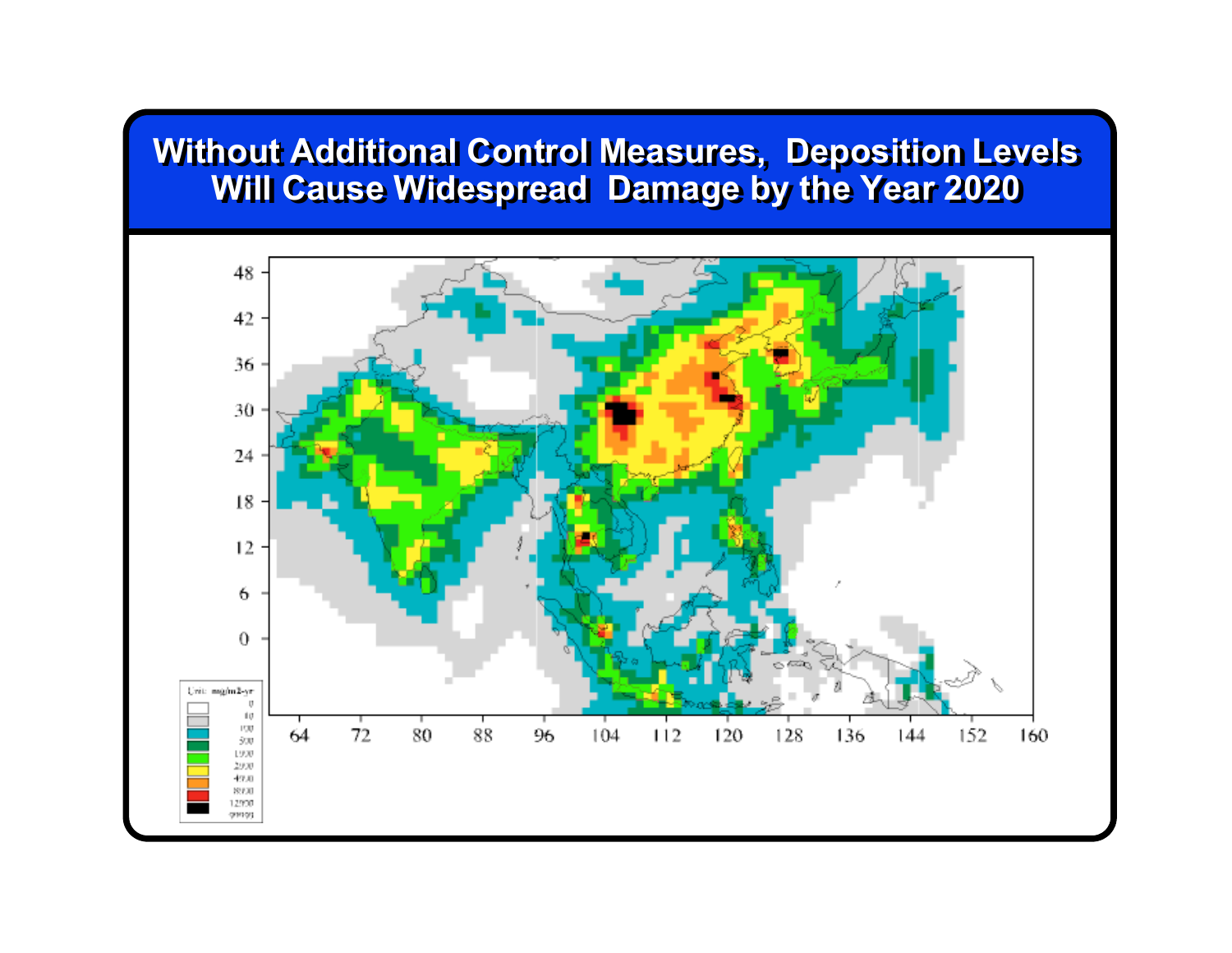| <b>Regional Sulfur Source-Receptor Relationships</b> |                  |              |                  |                |                  |  |
|------------------------------------------------------|------------------|--------------|------------------|----------------|------------------|--|
| <b>Receptor/Source</b>                               | <b>NEP</b>       |              | Jiangsu Japan    | <b>DPRK</b>    | <b>ROK</b>       |  |
| <b>Shenyang, PRC</b>                                 | 66               | 1            | $\boldsymbol{0}$ | 1              | 1                |  |
| <b>Beijing, PRC</b>                                  | $\boldsymbol{0}$ | 1            | $\boldsymbol{0}$ | $\mathbf 0$    | $\boldsymbol{0}$ |  |
| Tokyo, Japan                                         | $\mathbf{2}$     | $\mathbf{2}$ | 78               | 1              | 9                |  |
| Pyongyang, DPRK                                      | 17               | $\mathbf{3}$ | $\boldsymbol{0}$ | 29             | 37               |  |
| Seoul, ROK                                           | 4                | $\mathbf 3$  | $\boldsymbol{0}$ | $\overline{2}$ | 84               |  |
|                                                      |                  |              |                  |                |                  |  |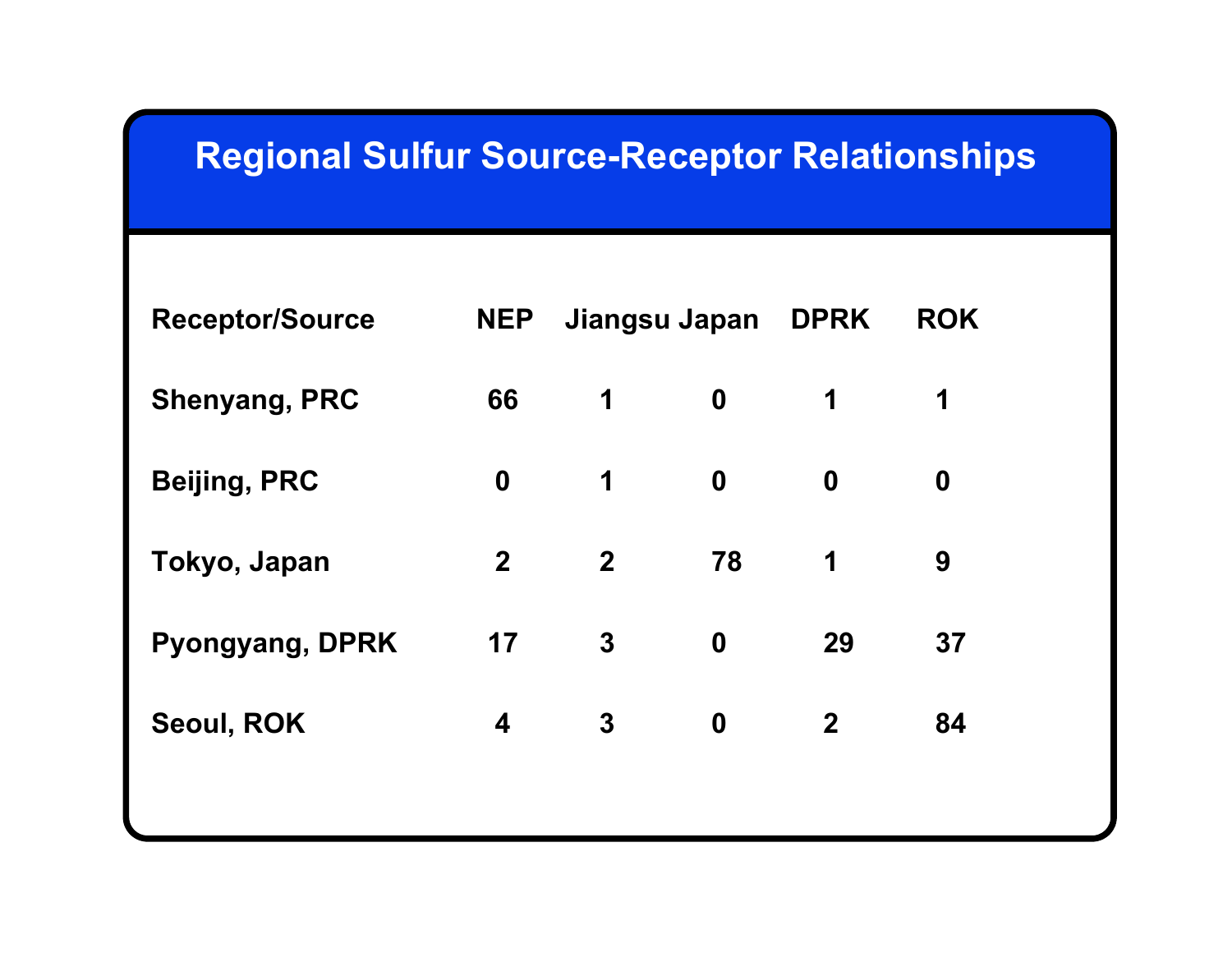#### **Combustion Devices in Xian, China**



#### Photos courtesy of Beverly Anderson

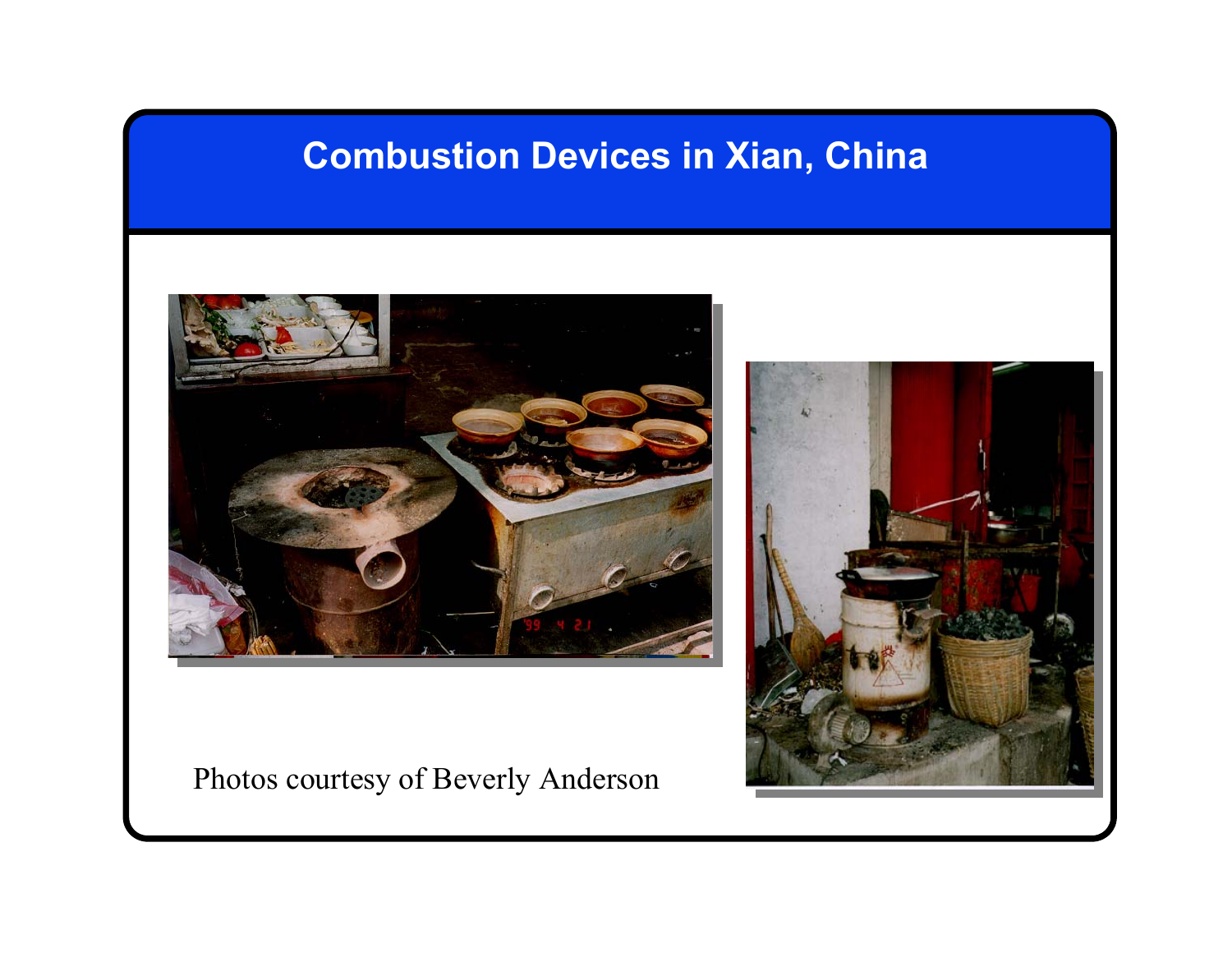#### **Black Carbon Emissions in China**

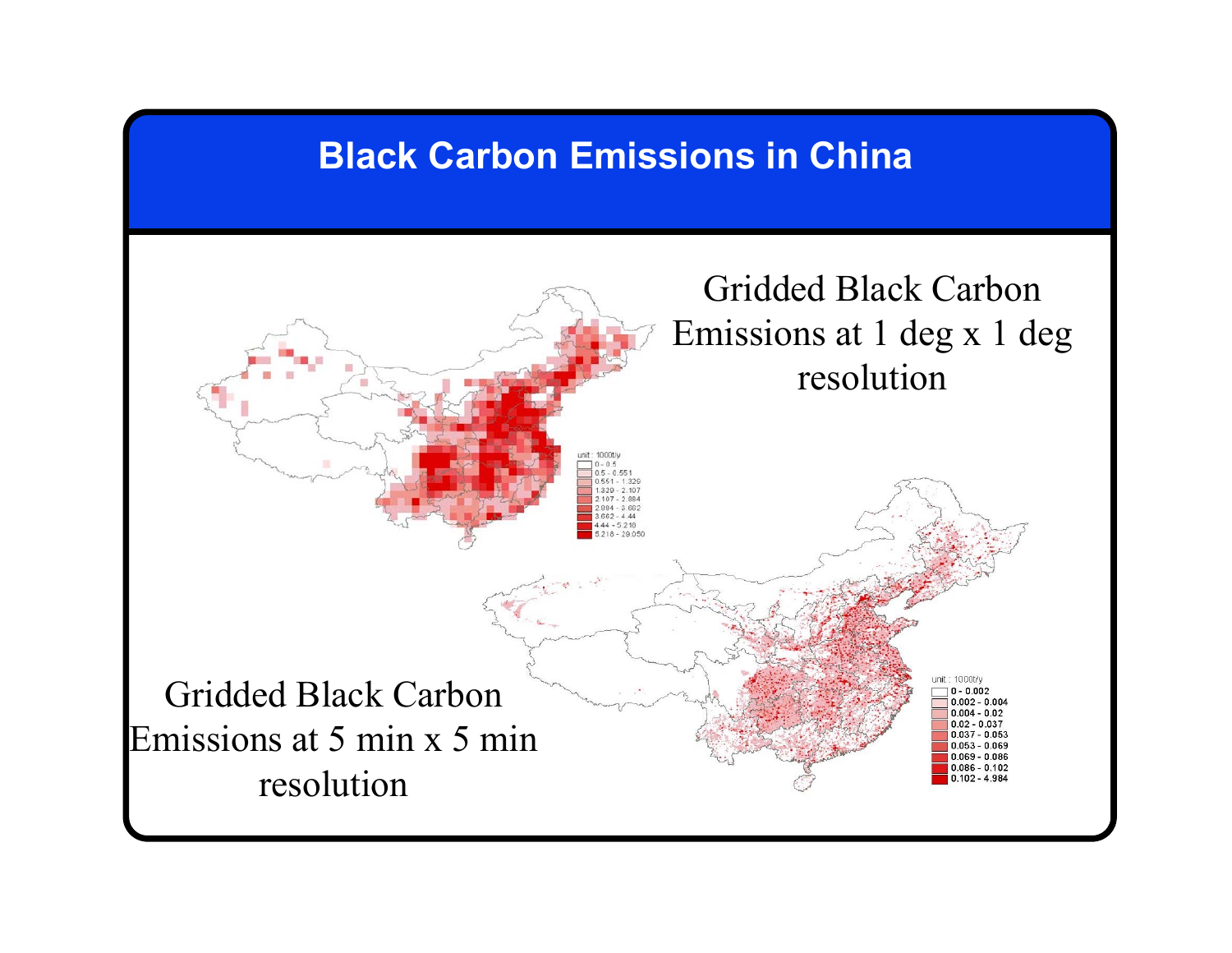## **Global Issues**

- ●**•** Potentially reduced emissions of greenhouse gases (CO<sub>2</sub> mainly)
- ● **Reduction depends on the technology and fuel used to generate the electricity at the source**
- ●**•** Emissions of CH<sub>4</sub> could increase if natural gas is the source (from **extraction, processing, and distribution**
- ● **Issues related to the Kyoto Protocol (Japan required to reduce emissions by 6% from 1990 levels; China not a party to the agreement)**
- ●**Recent ghg emission trends in China have broad implications**